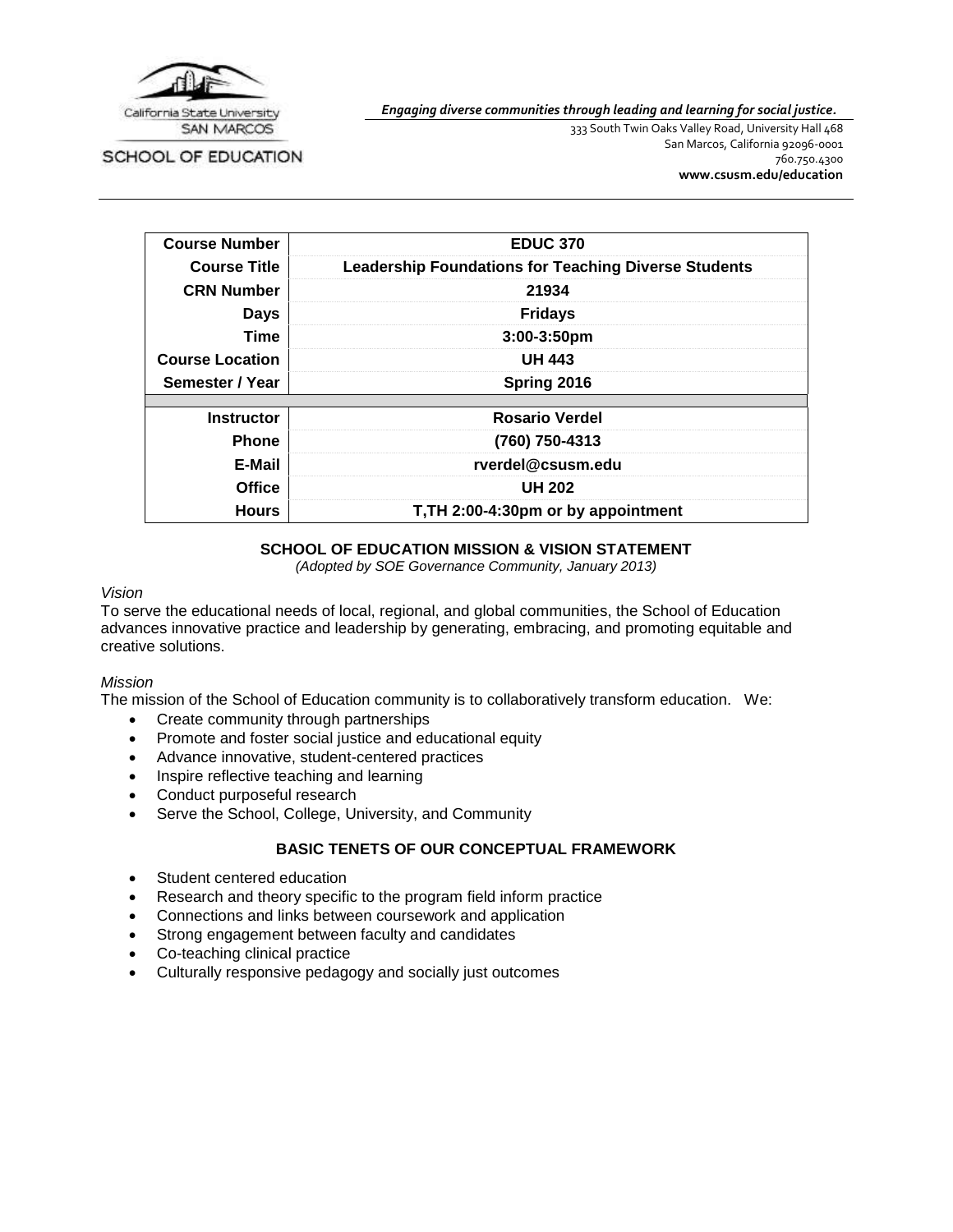## **TABLE OF CONTENTS**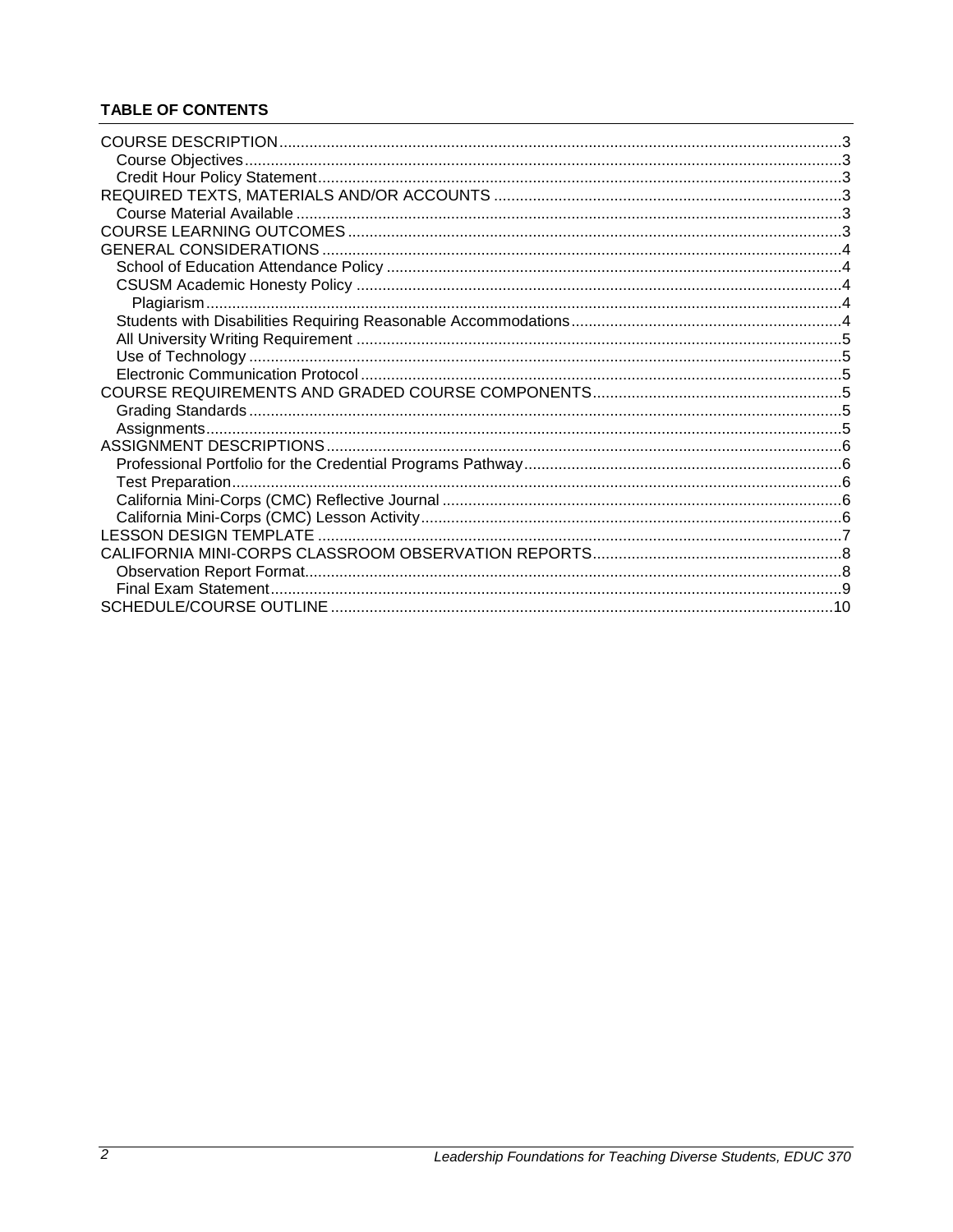## **COURSE DESCRIPTION**

<span id="page-2-0"></span>The purpose of this course is to provide undergraduate Mini-Corps students participating in the "Credential Programs Pathway for Mini-Corps" with multi-faceted pre-service training experience that is methods oriented, pedagogically sound and that references Mini-corps tutoring experiences. This course explores supporting academic achievement of culturally and linguistically diverse students, including tutoring migrant students, and also prepares undergraduates for entering the credential programs. Enrollment is restricted to students who have obtained consent of instructor. Some possible topics for this course are:

- Developing potential as a teacher
- Observing and reflecting on various educational settings
- Classroom experience and teacher collaboration
- Instructional skills and strategies for supporting academic achievement
- Cross-cultural, bilingual/EL strategies, role modeling and advocacy
- Developing home school & teacher parent connections
- Technology for teaching and learning
- Developing academic and professional writing

#### <span id="page-2-1"></span>**Course Objectives**

This course identifies and demonstrates multiple models of instruction, strategies for working effectively with culturally and linguistically diverse groups and the importance of developing one's potential as a teacher, including professionalism, content knowledge and pedagogical knowledge.

#### <span id="page-2-2"></span>**Credit Hour Policy Statement**

<span id="page-2-3"></span>Students are expected to spend a minimum of two hours of learning outside of the classroom each week.

## **REQUIRED TEXTS, MATERIALS AND/OR ACCOUNTS**

#### <span id="page-2-4"></span>**Course Material Available**

Readings posted on Cougar Course website

### **COURSE LEARNING OUTCOMES**

<span id="page-2-5"></span>This course identifies and demonstrates multiple models of instruction, strategies for working effectively with culturally and linguistically diverse groups and the importance of developing one's potential as a teacher, including professionalism, content knowledge and pedagogical knowledge. Upon completion of this course students will develop knowledge, skills and attitudes in the following ways

• Knowledge

Students will:

\*become familiar with processes of literacy development in a first and a second language

\*become familiar with instructional approaches in culturally-linguistically diverse classrooms \*become familiar with a variety of educational settings

\*gain an understanding of professional behavior and teacher preparation

\*gain an understanding of role modeling, motivation and advocacy

• Skills

Students will:

\*demonstrate developing skills in planning for instruction, lesson design

\*develop an instructional repertoire to teach culturally-linguistically diverse students

\*demonstrate a developing ability to assist, support and collaborate with classroom teachers

\*develop professionalism and the knowledge and skills needed for teacher preparation

\*demonstrate an awareness of content knowledge in literacy, math and Smart goals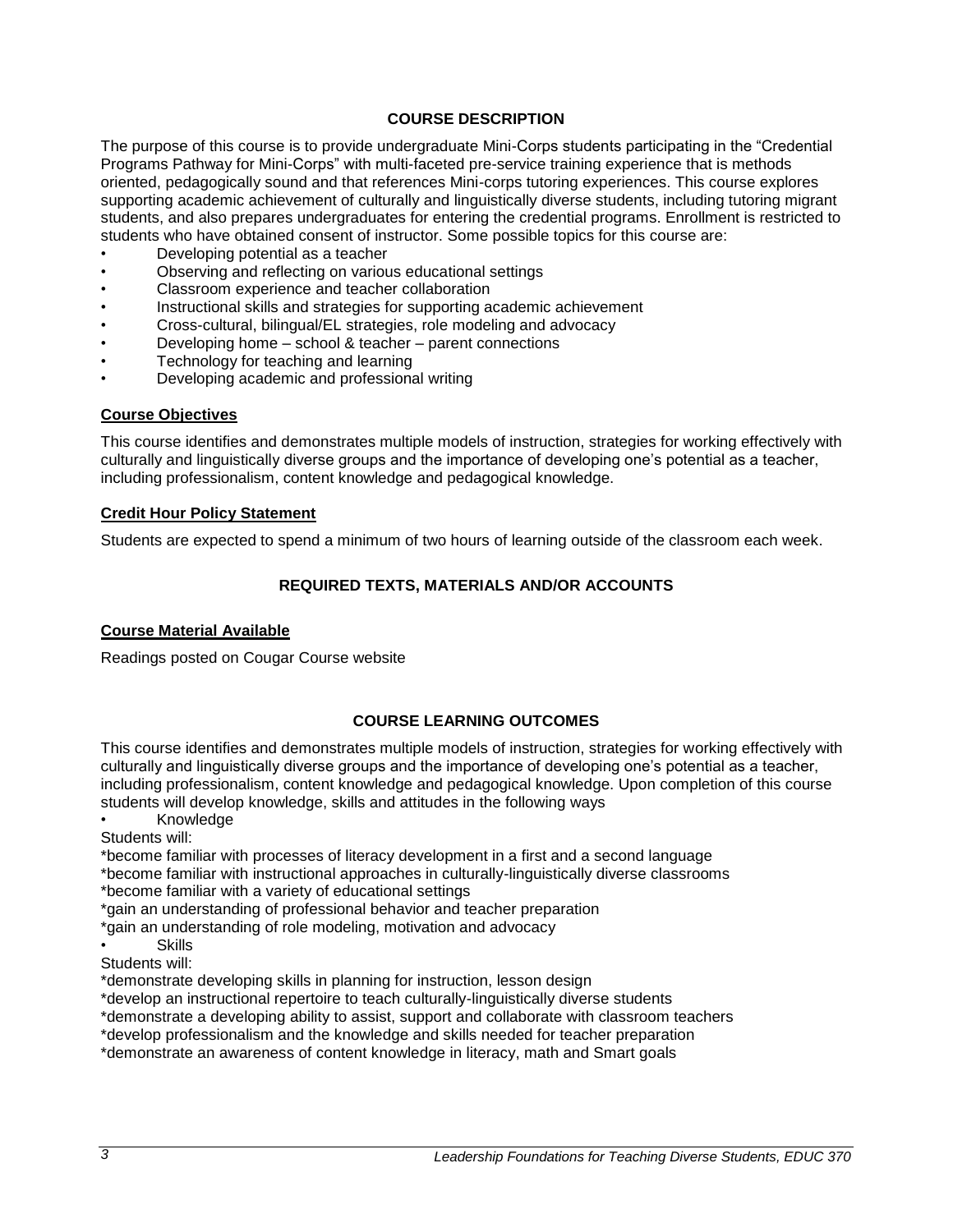### **Attitudes**

Students will:

\*develop sensitivity to culturally-linguistically diverse learners and value of primary language \*develop an appreciation for reading and writing for their personal and professional growth \*develop an appreciation for their role in advocacy, promoting home-school communication

## **GENERAL CONSIDERATIONS**

### <span id="page-3-1"></span><span id="page-3-0"></span>**School of Education Attendance Policy**

Due to the dynamic and interactive nature of courses in the School of Education, all candidates (course participants) are expected to attend all classes and participate actively. At a minimum, candidates (course participants) must attend more than 80% of class time, or s/he may not receive a passing grade for the course at the discretion of the instructor. Individual instructors may adopt more stringent attendance requirements. Should the candidate (course participants) have extenuating circumstances, s/he should contact the instructor as soon as possible. *(Adopted by the COE Governance Community, December, 1997).*

## <span id="page-3-2"></span>**CSUSM Academic Honesty Policy**

Students will be expected to adhere to standards of academic honesty and integrity, as outlined in the Student Academic Honesty Policy. All assignments must be original work, clear and error-free. All ideas/material that are borrowed from other sources must have appropriate references to the original sources. Any quoted material should give credit to the source and be punctuated accordingly.

Academic Honesty and Integrity: Students are responsible for honest completion and representation of their work. Your course catalog details the ethical standards and penalties for infractions. There will be zero tolerance for infractions. If you believe there has been an infraction by someone in the class, please bring it to the instructor's attention. The instructor reserves the right to discipline any student for academic dishonesty, in accordance with the general rules and regulations of the university. Disciplinary action may include the lowering of grades and/or the assignment of a failing grade for an exam, assignment, or the class as a whole.

Incidents of Academic Dishonesty will be reported to the Dean of Students. Sanctions at the University level may include suspension or expulsion from the University.

<span id="page-3-3"></span>Refer to the full Academic Honesty Policy at: [http://www.csusm.edu/policies/active/documents/Academic\\_Honesty\\_Policy.html](http://www.csusm.edu/policies/active/documents/Academic_Honesty_Policy.html)

### **Plagiarism**

As an educator, it is expected that each candidate (course participant) will do his/her own work, and contribute equally to group projects and processes. Plagiarism or cheating is unacceptable under any circumstances. If you are in doubt about whether your work is paraphrased or plagiarized see the Plagiarism Prevention for Students website [http://library.csusm.edu/plagiarism/index.html.](http://library.csusm.edu/plagiarism/index.html) If there are questions about academic honesty, please consult the University catalog.

### <span id="page-3-4"></span>**Students with Disabilities Requiring Reasonable Accommodations**

Students with disabilities who require reasonable accommodations must be approved for services by providing appropriate and recent documentation to the Office of Disabled Student Services (DSS). This office is located in Craven Hall 4300, and can be contacted by phone at (760) 750-4905, or TTY (760) 750- 4909. Students authorized by DSS to receive reasonable accommodations should meet with their instructor during office hours or, in order to ensure confidentiality, in a more private setting.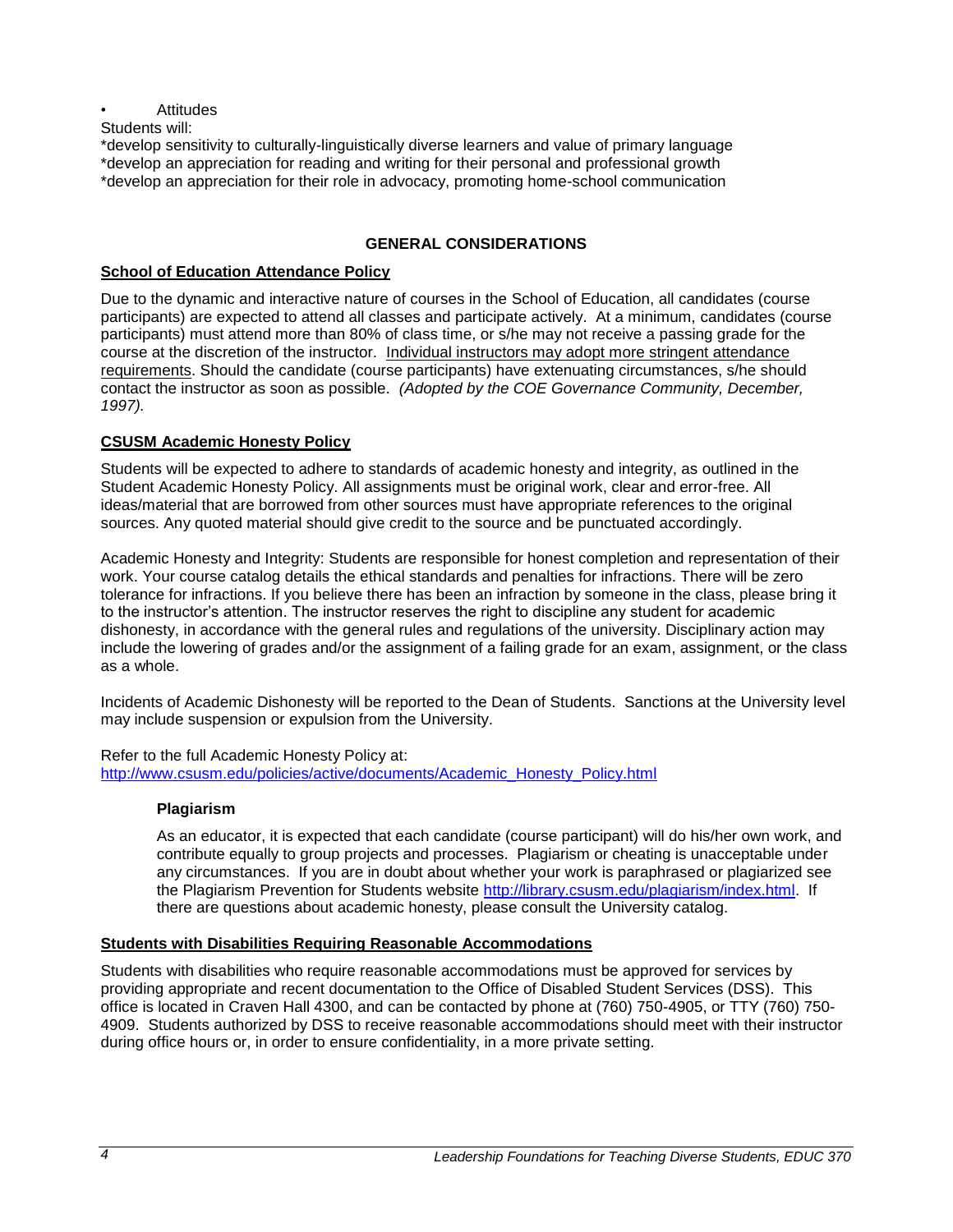## <span id="page-4-0"></span>**All University Writing Requirement**

In keeping with the All-University Writing Requirement, all 3 unit courses must have a writing component of at least 2,500 words (approximately). This will be met through written assignments.

### <span id="page-4-1"></span>**Use of Technology**

Candidates (Course participants) are expected to demonstrate competency in the use of various forms of technology (i.e. word processing, electronic mail, Moodle, use of the Internet, and/or multimedia presentations). Specific requirements for course assignments with regard to technology are at the discretion of the instructor. Keep a digital copy of all assignments for use in your teaching portfolio. All assignments will be submitted online, and some will be submitted in hard copy as well. Details will be given in class.

### <span id="page-4-2"></span>**Electronic Communication Protocol**

Electronic correspondence is a part of your professional interactions. If you need to contact the instructor, email is often the easiest way to do so. It is my intention to respond to all received e-mails in a timely manner. Please be reminded that e-mail and on-line discussions are a very specific form of communication, with their own nuances and etiquette. For instance, electronic messages sent in all upper case (or lower case) letters, major typos, or slang, often communicate more than the sender originally intended. With that said, please be mindful of all e-mail and on-line discussion messages you send to your colleagues, to faculty members in the School of Education, or to persons within the greater educational community. All electronic messages should be crafted with professionalism and care.

Things to consider:

- Would I say in person what this electronic message specifically says?
- How could this message be misconstrued?
- Does this message represent my highest self?
- Am I sending this electronic message to avoid a face-to-face conversation?

In addition, if there is ever a concern with an electronic message sent to you, please talk with the author in person in order to correct any confusion.

### **COURSE REQUIREMENTS AND GRADED COURSE COMPONENTS**

#### <span id="page-4-4"></span><span id="page-4-3"></span>**Grading Standards**

Grading Scale:

Grades will be determined by the total number of points earned on a scale of 100 possible points:

 $A = 93-100$ ,  $A = 90-92$ ,  $B = 87-89$ ,  $B = 83-86$ ,  $B = 80-82$ ,  $C = 77-79$ ,  $C = 73-71$ ,  $C = 70-72$ ,  $D = 60-69$ ,  $F = 0.59$ 

#### <span id="page-4-5"></span>**Assignments**

| <b>CMC Classroom Observation Report</b>            | 10 points |  |
|----------------------------------------------------|-----------|--|
| <b>CMC Lesson Activity</b>                         | 15 points |  |
| CMC Reflective Journal (on-going)                  | 15 points |  |
| Test Preparation _ CBEST                           | 30 points |  |
| Professional Portfolio for the Credential Programs | 30 points |  |
| Pathway:                                           |           |  |
| Total points                                       | 100       |  |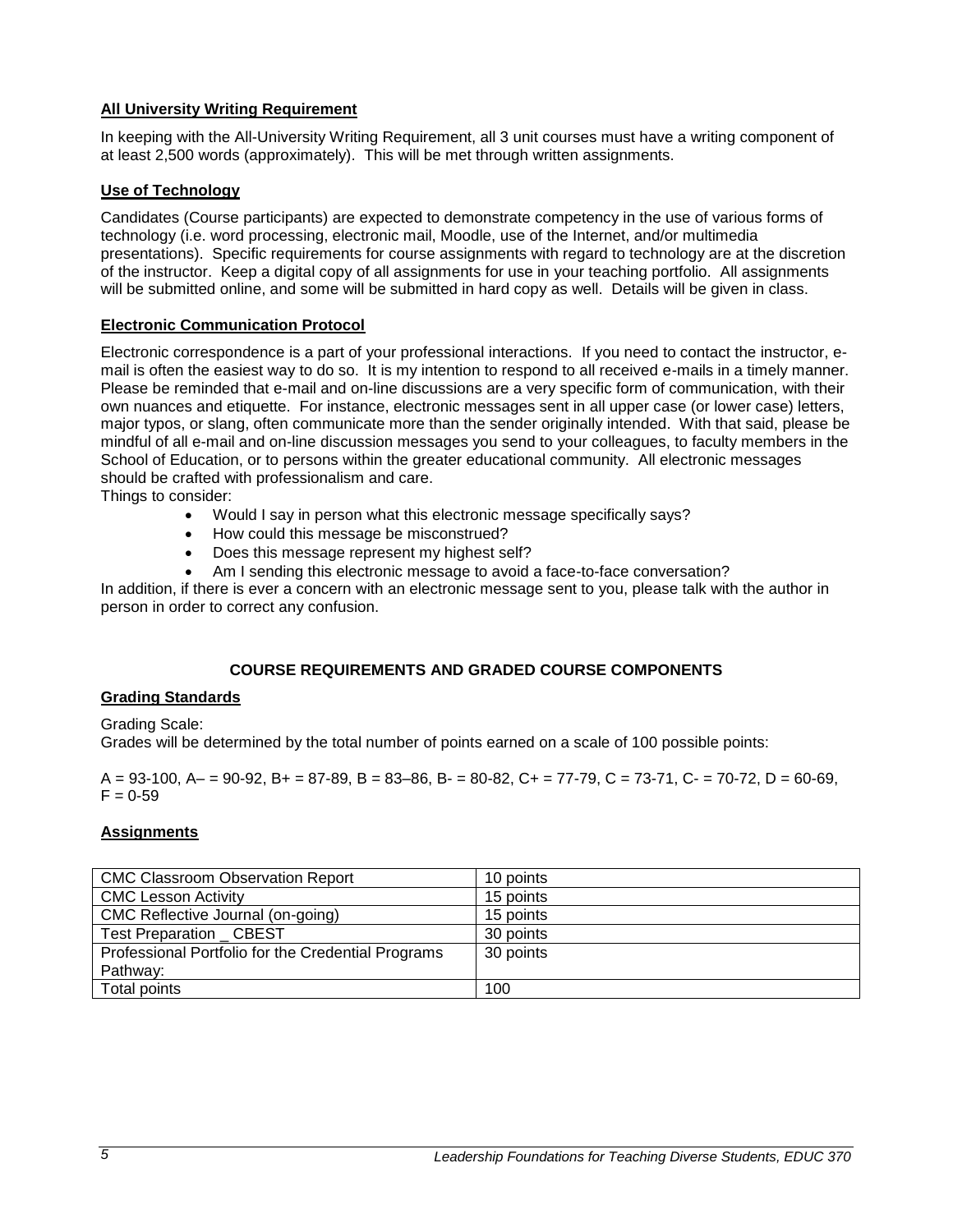## **ASSIGNMENT DESCRIPTIONS**

### <span id="page-5-1"></span><span id="page-5-0"></span>**Professional Portfolio for the Credential Programs Pathway**

During the semester, you will create a professional portfolio for the credential programs pathway. From the instructor, you will receive guidance on creating your professional portfolio and how to fulfill each requirement on the credential programs pathway. The portfolio consists of three main components: 1) the checklist for the credential programs pathway; 2) the goals for my pathway form; 3) the evidence of completing each pathway requirement. Your portfolio will be submitted 3 times per semester (beginning, middle, end).

The portfolio prompts your planning to complete pathway components. You complete a planning checklist for the semester that outlines your pathway goals. For each item on the checklist, you gather evidence to show that you have it completed. The portfolio allows you to exhibit your achievements and successes you have made as you fulfill each component along the "Credential Programs Pathway for Mini-Corps." Your portfolio exhibits the understandings and knowledge you have gained throughout your journey on the pathway. This portfolio will be the beginning of your professional portfolio which you will develop further in the credential program. The professional portfolio must be submitted both at mid-term and at the end of the semester.

### <span id="page-5-2"></span>**Test Preparation**

During the semester, you will engage in test preparation activities that will support you in passing the tests required for entry in the CSUSM credential programs, such as CBEST and CSET tests. You will become familiar with testing schedules and registration procedures. You will develop a plan for when to take the test(s) and for when it is appropriate for you to register.

### <span id="page-5-3"></span>**California Mini-Corps (CMC) Reflective Journal**

CMC undergraduates are required to maintain an on-going journal of reflections related to your tutoring experiences. The purpose of this assignment is to provide CMC tutors the opportunity to reflect on their Mini-Corps tutoring experiences in light of what you are learning about pedagogy in the class. Bring your journal with you to each class session and be prepared to converse with others about your reflections. Write about your daily experiences with the children you are tutoring as part of your Mini-Corps tutoring: what you did, what you observed, what you think about, what challenges or issues you encounter, what successes you see, what things have gone well. Reflect on these experiences in terms of how they relate to the topics of pedagogy for diverse students that are addressed in this course. Please remember to date each of your journal entries. You will submit your on-going journal entries several times throughout the semester. See the course schedule for due dates.

## <span id="page-5-4"></span>**California Mini-Corps (CMC) Lesson Activity**

CMC undergraduates complete a lesson activity. The lesson activity familiarizes you with the components of effective lessons and prepares you for effective teaching as a Mini-Corps tutor. During the semester, you will submit a lesson activity you prepare for teaching a lesson that will be observed by the Mini-Corps Coordinator in the school setting. The lesson activity should incorporate what you are learning about supporting the learning of culturally and linguistically diverse children and connecting with their families. The lesson could be designed for use in school or home visit, for one person, or for a small group or a whole group. Make your lesson active, interesting, fun and meaningful. Be sure to ask yourself how this lesson is related to the real learning that children need to do in the subject area you have chosen.

Use the "Clinical Teaching Lesson Planning Sheet" to organize your lesson activity. Be prepared to demonstrate your lesson with your partners during the class session. Use the lesson design template to prepare a lesson to teach students in the classroom where you tutor. This lesson will be observed by the Mini-Corps Coordinator. Submit your lesson design to the EDUC 370 cougar course and also in hard copy to your Mini-Corps Coordinator at least 24 hours prior to your observation.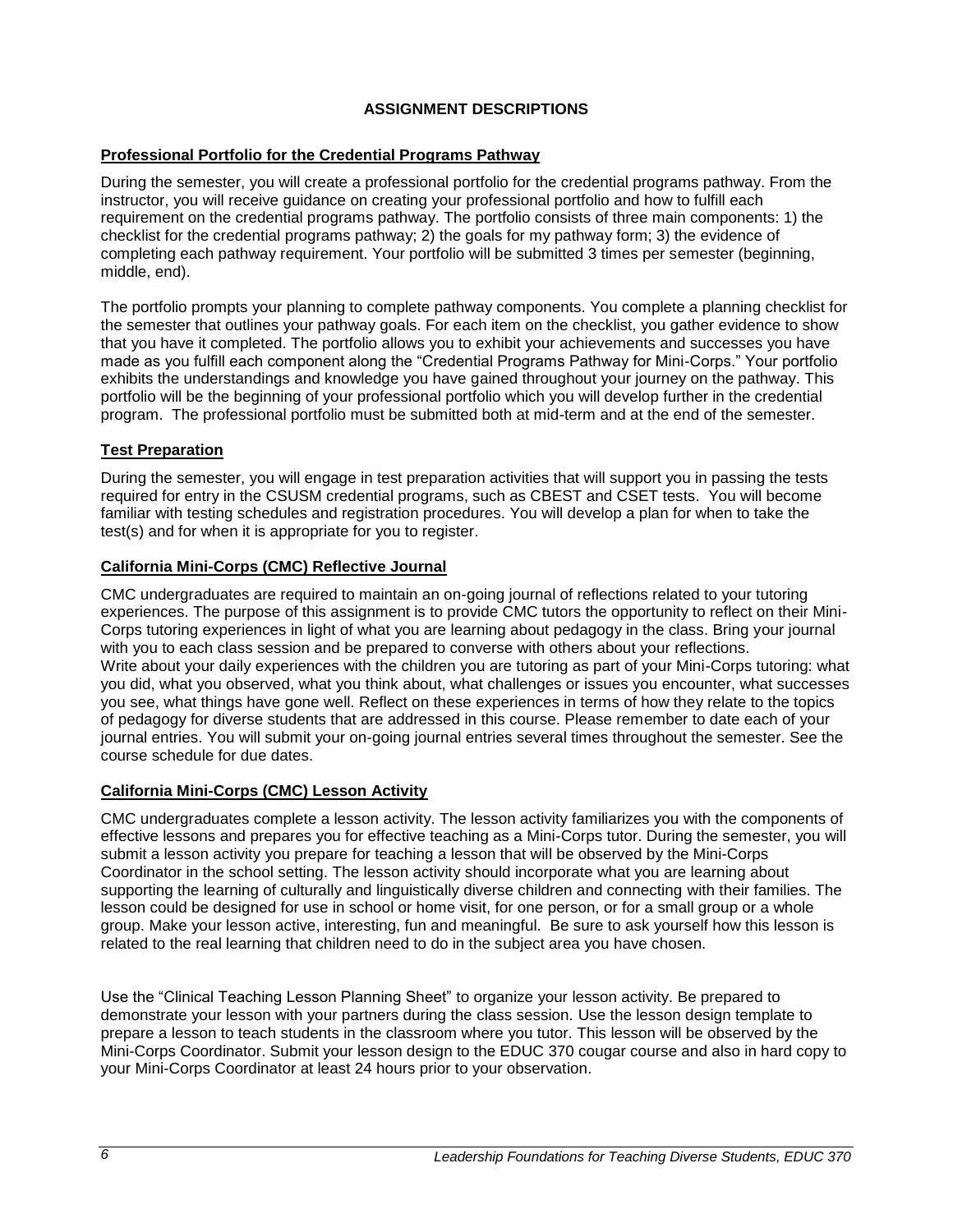## **LESSON DESIGN TEMPLATE**

<span id="page-6-0"></span>

| Name:<br>Date:                                                                                                                                                                                                                |  |  |
|-------------------------------------------------------------------------------------------------------------------------------------------------------------------------------------------------------------------------------|--|--|
| <b>CLINICAL TEACHING LESSON PLANNING SHEET</b>                                                                                                                                                                                |  |  |
| <b>Lesson Title:</b><br><u> 1989 - John Stein, marking am deur de Berlin (d. 1989)</u>                                                                                                                                        |  |  |
| Grade:                                                                                                                                                                                                                        |  |  |
| Subject:                                                                                                                                                                                                                      |  |  |
| Standard(s):<br><u> 1989 - Johann Barn, mars ann an t-Amhain ann an t-Amhain an t-Amhain an t-Amhain an t-Amhain an t-Amhain an t-</u>                                                                                        |  |  |
|                                                                                                                                                                                                                               |  |  |
| <b>Instructional Input:</b>                                                                                                                                                                                                   |  |  |
| Materials: ___ What things are you going to need?                                                                                                                                                                             |  |  |
| <b>Strategies:</b> What strategies will you be using?                                                                                                                                                                         |  |  |
| Anticipatory Set: ___ How are you going to get them<br>excited/ready for the lessor? (your attention getter)                                                                                                                  |  |  |
| Procedures: (Step-by-step of how your lesson will be<br>carried out. Do not forget modeling (you do it, they<br>watch), guided practice (you do along with the students)<br>and independent practice (students do it alone)). |  |  |
|                                                                                                                                                                                                                               |  |  |
|                                                                                                                                                                                                                               |  |  |
|                                                                                                                                                                                                                               |  |  |
|                                                                                                                                                                                                                               |  |  |
|                                                                                                                                                                                                                               |  |  |
|                                                                                                                                                                                                                               |  |  |
|                                                                                                                                                                                                                               |  |  |
|                                                                                                                                                                                                                               |  |  |
|                                                                                                                                                                                                                               |  |  |
| Check for understanding: How will you know the<br>students are getting it?                                                                                                                                                    |  |  |
| <b>Closure:</b> ___ How are you going to end the lesson?                                                                                                                                                                      |  |  |
| Evaluation/ Assessment: ___ How do you know<br>the students understood the lesson?                                                                                                                                            |  |  |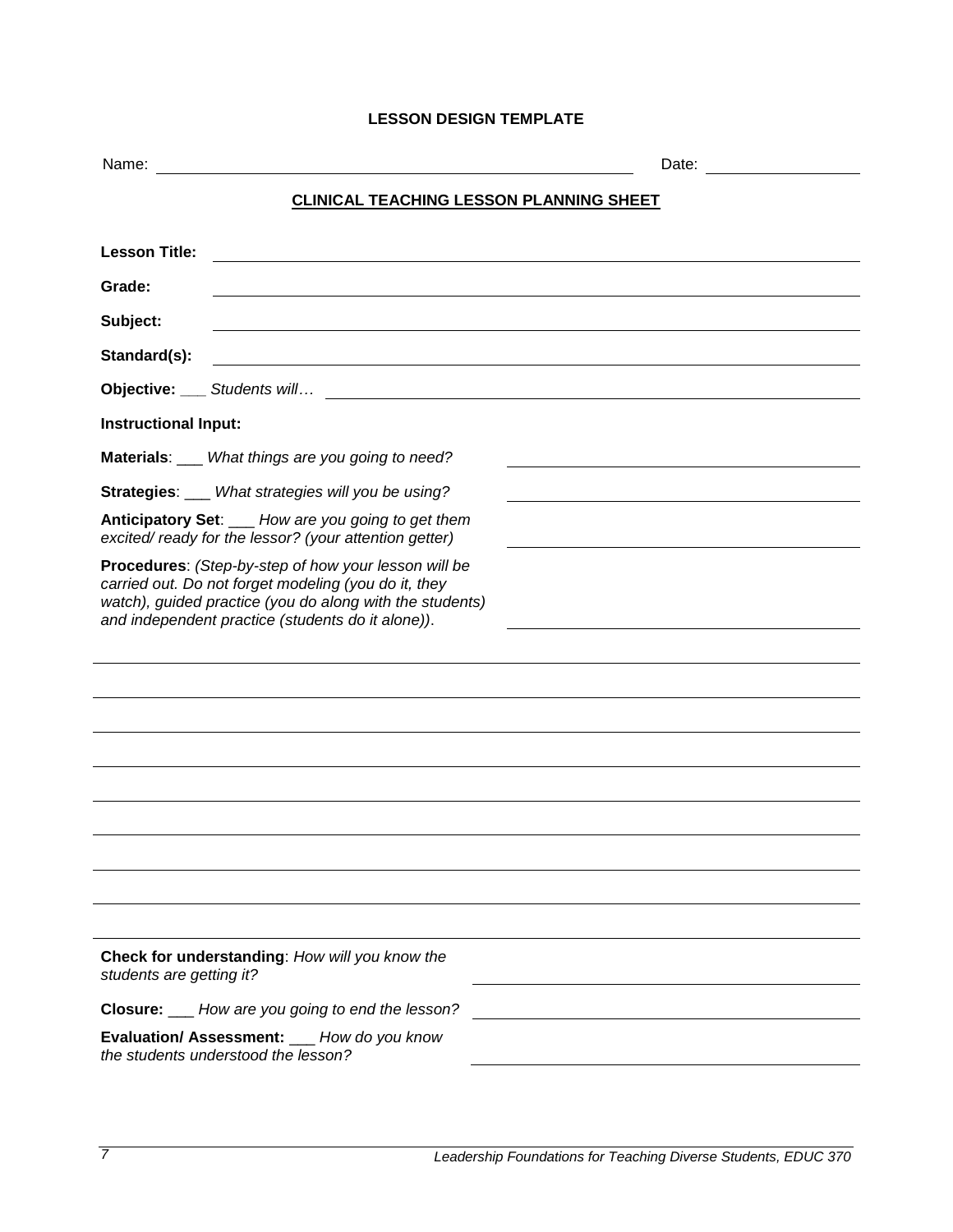## **CALIFORNIA MINI-CORPS CLASSROOM OBSERVATION REPORTS**

<span id="page-7-0"></span>CMC undergraduates conduct classroom observations at their tutoring placements and write an observation report. You will write an observation report for at least one of the educational settings in which you observed. The goal is to observe and reflect on the various educational settings in which you observe and tutor. During the semester, you observe in an educational setting using the "Observation Focus Areas Guide" to guide your observation. Then, you reflect on your observation and write an observation report using the "Classroom Observation Report Template." Be sure to specify which type of educational setting in which you observed. The types of settings include:

- 1. elementary school classroom (K-6)
- 2. middle school classroom (6-8)
- 3. high school classroom (9-12)
- 4. special setting (e.g., sheltered instruction/SDAIE, English language development, primary language classroom, special education, gifted education, charter schools, alternative education, adult/continuation school, court schools)

Each classroom observation report will follow the format below and will be approximately 500 to 1,000 words in length. Respect the confidentiality of the students and teachers by using fictitious names for persons in your entries.

#### <span id="page-7-1"></span>**Observation Report Format**

#### **Name:**

#### **Required Setting (Elementary, Middle, High, Special): Context:**

- Day of the Week/Date/Time
- School Name/District
- Type of classroom (grade/subject/special program)
- Number of teachers and assistants/Number of students
- Describe the demographic characteristics of this school or classroom
- (gender, race/ethnicity, languages, ability…)

**Overview/Description of Class Session:** Describe what you saw chronologically. List the step-by-step activities in which the teacher and students were engaged. Include relevant information about focus areas such as classroom diversity, room arrangement, behavior management strategies, evaluation methods (see the "observation focus areas guide").

**Analysis of Observation:** Name 1-2 significant events and explain why you chose them for analysis. Analyze the observation and make reference to what you have learned/read in class & workshops. **Personal Impact:** Articulate how this observation personally impacted your thinking about teaching, learning, and schooling. How will this observation inform your career as a teacher and why? **Question(s):** Conclude with at least one unanswered question you have as a result of this observation.

…………………………………………………………..

### OBSERVATION FOCUS AREAS GUIDE

The following is a list of areas to focus on when you are observing in an educational setting. You may wish to focus on one or more of these areas during observations. Some areas will require you to obtain information from the teachers and some will be evident while observing.

**Room arrangement** (The physical lay-out of the room: does it support or get in the way of instruction? do the students move around the room for different phases of instruction?).

**Classroom rules and procedures** (Are daily routines clear? Are rules posted? Who generated the rules? Are routines consistent? Do students seem to know what the teacher expects?)

**Organizing student work** (How do students submit finished work? How does the teacher return work? Are there provisions for redoing/resubmitting work?)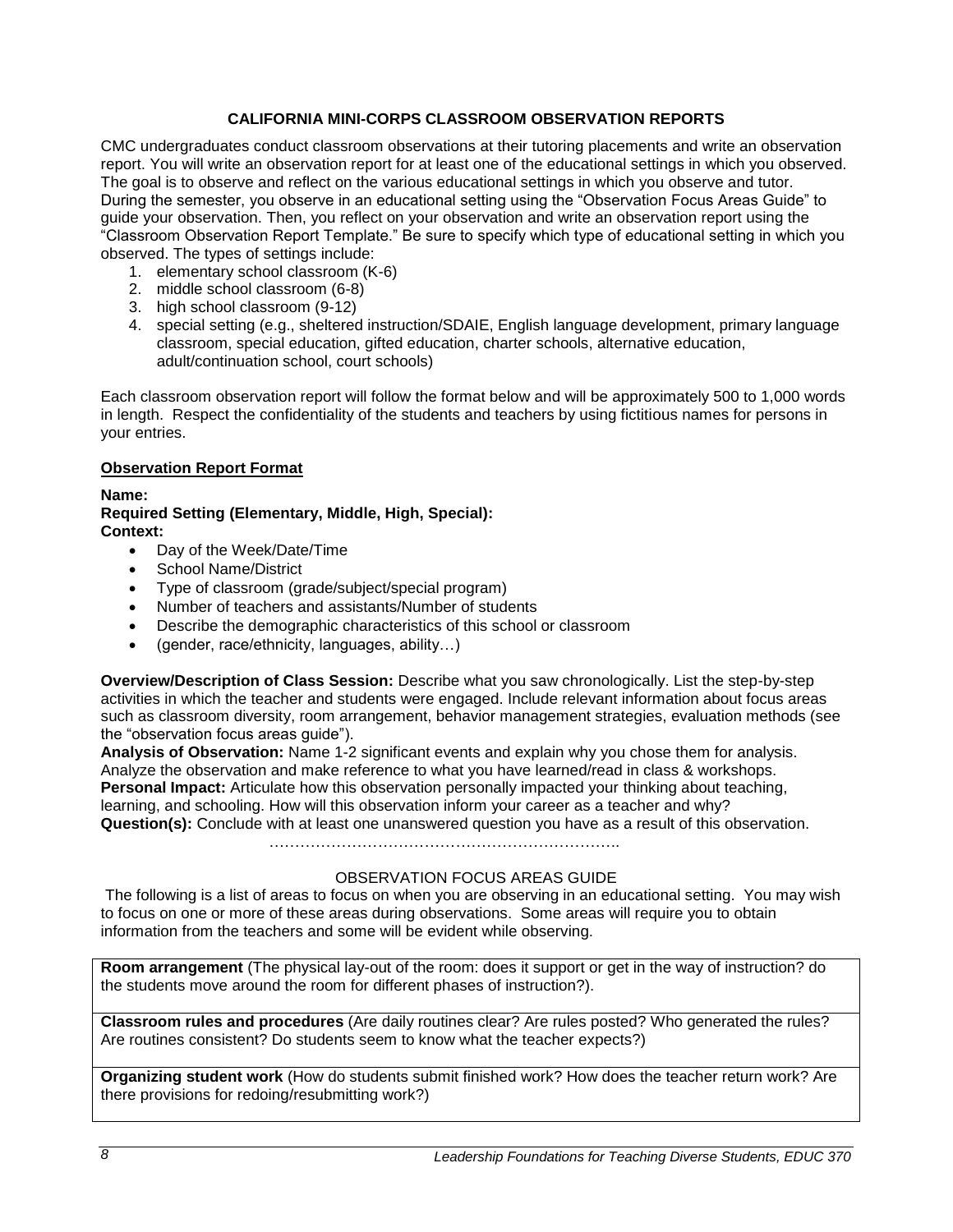**Behavior management strategies** (How does the teacher get compliance from the students in the area of acceptable behavior? Do students understand expectations? Is the teacher consistent?)

**Planning for instruction** (Is there evidence of lesson planning? Does the teacher do long range and short range lesson planning? Are instructional materials readily available?).

**Conducting instruction** (Does the teacher make provisions for active learning? How does the teacher view his/her role during instruction? What materials were used in the course of the lesson? What various instructional approaches are used?)

**Managing small groups** (Are there any small group instructional sections? How are students selected for small groups [assigned/choice; heterogeneous/homogeneous]? are the small groups permanent or flexible? what are the students doing who are not involved with the teacher?).

**Classroom diversity** (How diverse are the students—in ability, learning styles, ethnicity, linguistic background, socioeconomic status? How does the teacher attend to differences and adapt instruction?)

**Students** (How do you think students perceive their roles as learners in the room? What opportunities do they have for interactions with each other? Are students active participants in the learning process?).

**Communication skills** (Comment on the clarity of instructions. Do students understand what they are to do when a sequence of instructions are given? Does the teacher depend only on verbal communication skills or are there also visual prompts to accompany verbal instructions?)

**Evaluating student progress** (How does the teacher know if objectives for instruction have been met? Does the teacher ask for response to oral or written questions during the lesson? What "counts" for grading purposes: worksheets, homework, tests, portfolios, presentations, projects?)

**Flexibility** (What evidence of flexibility do you see in the teacher's behavior and the learning environment? Does the teacher use student remarks or interest to "reroute" or enhance a planned lesson?).

#### <span id="page-8-0"></span>**Final Exam Statement**

There will be no final exam for this course.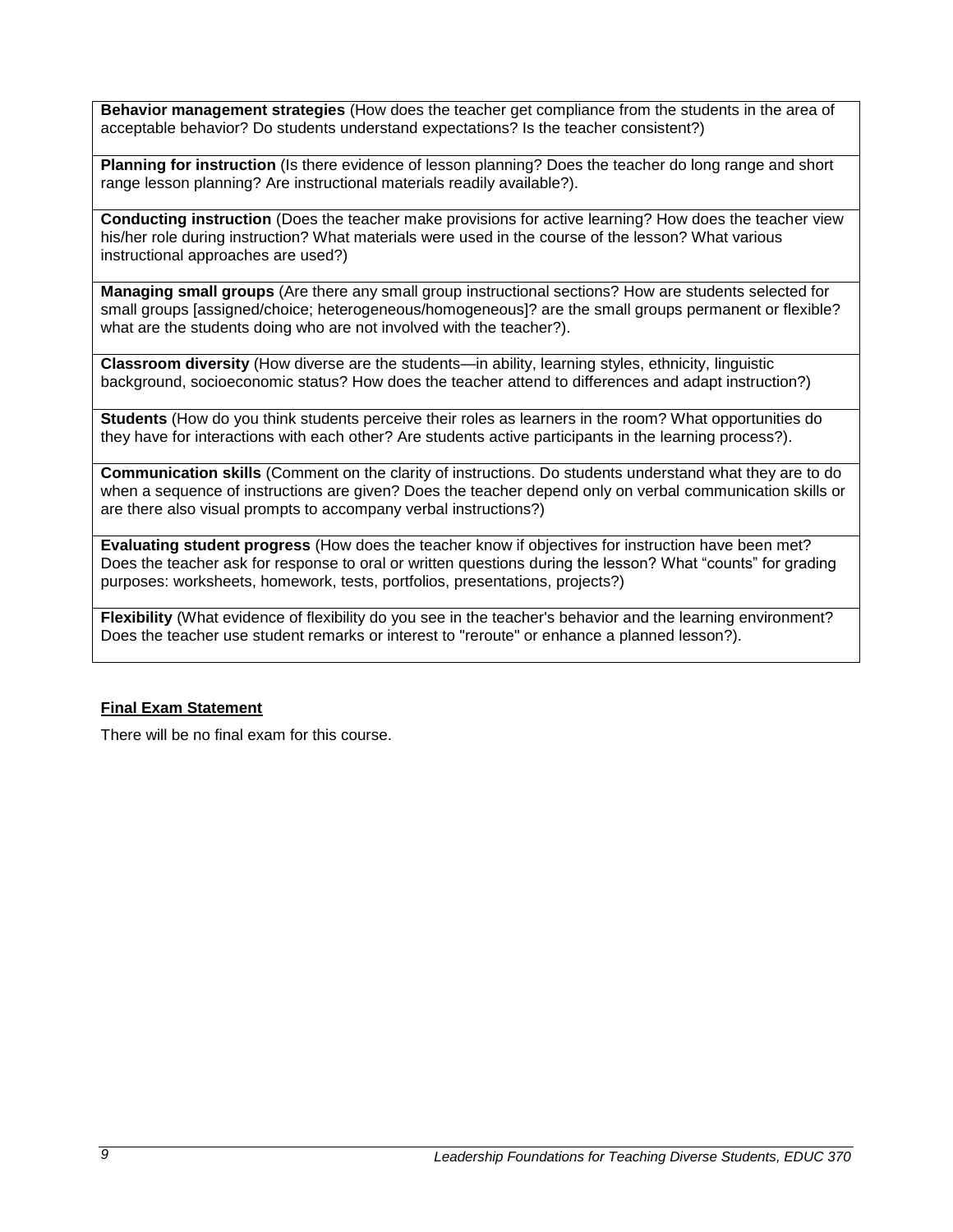# **SCHEDULE/COURSE OUTLINE**

<span id="page-9-0"></span>

| Date                 | <b>Topic</b>                                                                                                                                                                                               | <b>Assignment (if any)</b>                   |
|----------------------|------------------------------------------------------------------------------------------------------------------------------------------------------------------------------------------------------------|----------------------------------------------|
| Session 1<br>1/22/16 | <b>Topics of Study:</b><br>Professional Portfolio for credential<br>programs pathway checklist & goals form                                                                                                | <b>DUE:</b> Pathway checklist and goals form |
|                      | <b>Topic Activity:</b><br>Complete pathway checklist and write goals                                                                                                                                       |                                              |
|                      | <b>Assignment Support</b><br>Reflective journal<br>Identifying a Smart Goal                                                                                                                                |                                              |
| Session 2<br>1/29/16 | <b>Topics of Study:</b><br>ELD-Scaffolding/Graphic Organizers<br><b>PLC-SMART Goal Progress Monitoring</b>                                                                                                 | <b>DUE: CMC Journal</b>                      |
|                      | <b>Topic Activity:</b><br>Developing and sharing my writing and<br>reading strategies toolkit                                                                                                              |                                              |
|                      | <b>Assignment Support:</b><br>Scheduling formal lesson observations                                                                                                                                        |                                              |
| Session 3<br>2/05/16 | <b>Topics of Study:</b><br>Step Up To Writing<br><b>CBEST and CSET</b><br>Lesson design for effective instruction of<br>diverse students<br><b>Topic Activity:</b><br>Lesson activity: practicing planning | <b>DUE: CMC Journal</b>                      |
|                      | components of effective lesson design for<br>teaching lessons connected to the<br>standards                                                                                                                |                                              |
|                      | <b>Assignment Support</b><br>Classroom observation report<br><b>Review SMART Goal</b>                                                                                                                      |                                              |
| Session 4<br>2/26/16 | <b>Topics of Study:</b><br><b>Types of Assessments</b><br>Progress monitoring<br><b>ELA: Intervention Strategies</b>                                                                                       | <b>DUE: CMC Journal</b>                      |
|                      | <b>Topic Activity:</b><br>Lesson activity: practice planning<br>components of effective lesson design for<br>teaching lessons connected to the<br>standards                                                |                                              |
|                      | <b>Assignment Support:</b><br>Create a list of formal and informal<br>assessments being utilized in the<br>classrooms; share at next meeting                                                               |                                              |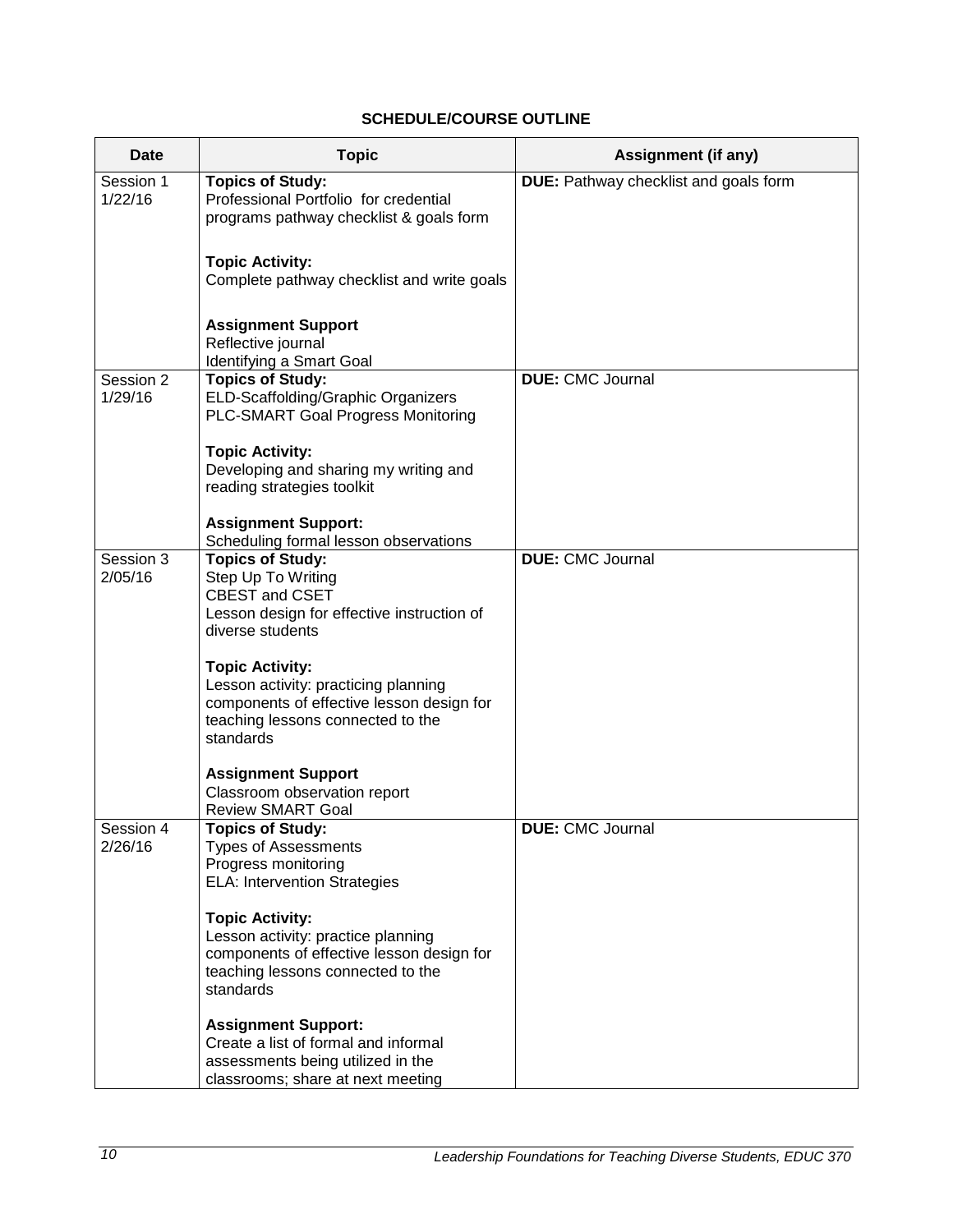| Date                 | <b>Topic</b>                                                                                                                                                                                                        | Assignment (if any)                                                                     |
|----------------------|---------------------------------------------------------------------------------------------------------------------------------------------------------------------------------------------------------------------|-----------------------------------------------------------------------------------------|
| Session 5<br>3/04/16 | <b>Topics of Study:</b><br>Math Common Core Standards<br>Math instruction strategies for diverse<br>students, including bilingual students<br>learning English as a second language<br>("Equals" strategies)        | <b>DUE: CMC Journal</b>                                                                 |
|                      | <b>Topic Activity:</b><br>Developing and sharing my mathematics<br>strategies toolkit                                                                                                                               |                                                                                         |
|                      | <b>Assignment Support:</b><br>Explore Standards on<br>http://www.cde.ca.gov/re/cc/                                                                                                                                  |                                                                                         |
| Session 6            | <b>Topic of Study:</b>                                                                                                                                                                                              | <b>DUE: CMC Journal</b>                                                                 |
| 3/18/16              | <b>ELA Common Core standards</b><br>Writing instruction strategies for diverse<br>students, including bilingual students<br>learning English as a second language<br>(idea & organization, sentence &<br>paragraph) | <b>DUE:</b> Professional Portfolio Credential program<br>pathway checklist & goals form |
|                      | <b>Topic Activity:</b><br>Developing and sharing my writing<br>instruction strategies toolkit.                                                                                                                      |                                                                                         |
|                      | <b>Assignment Support:</b><br>Explore Standards on<br>http://www.cde.ca.gov/re/cc/                                                                                                                                  |                                                                                         |
| Session 7<br>4/08/16 | <b>Topic of Study:</b><br><b>ELA-Vocabulary Building</b>                                                                                                                                                            | <b>DUE: CMC Journal</b>                                                                 |
|                      | <b>Topic Activity:</b><br>Developing and sharing my reading<br>strategies toolkit.                                                                                                                                  |                                                                                         |
|                      | <b>Assignment Support:</b><br><b>Classroom Observation Report</b><br>Home visits: school-parent connections<br>Community Service-knowing your<br>community                                                          |                                                                                         |
| Session 8<br>4/22/16 | <b>Topic of Study:</b><br>ELD-Academic Vocabulary/Sentence<br><b>Frames</b>                                                                                                                                         | <b>DUE: CMC Journal</b>                                                                 |
|                      | <b>Topic Activity:</b><br>Share commonly used strategies to support<br><b>ELD</b> students                                                                                                                          |                                                                                         |
|                      | <b>Assignment Support:</b><br>Lesson Activity Check-in                                                                                                                                                              |                                                                                         |